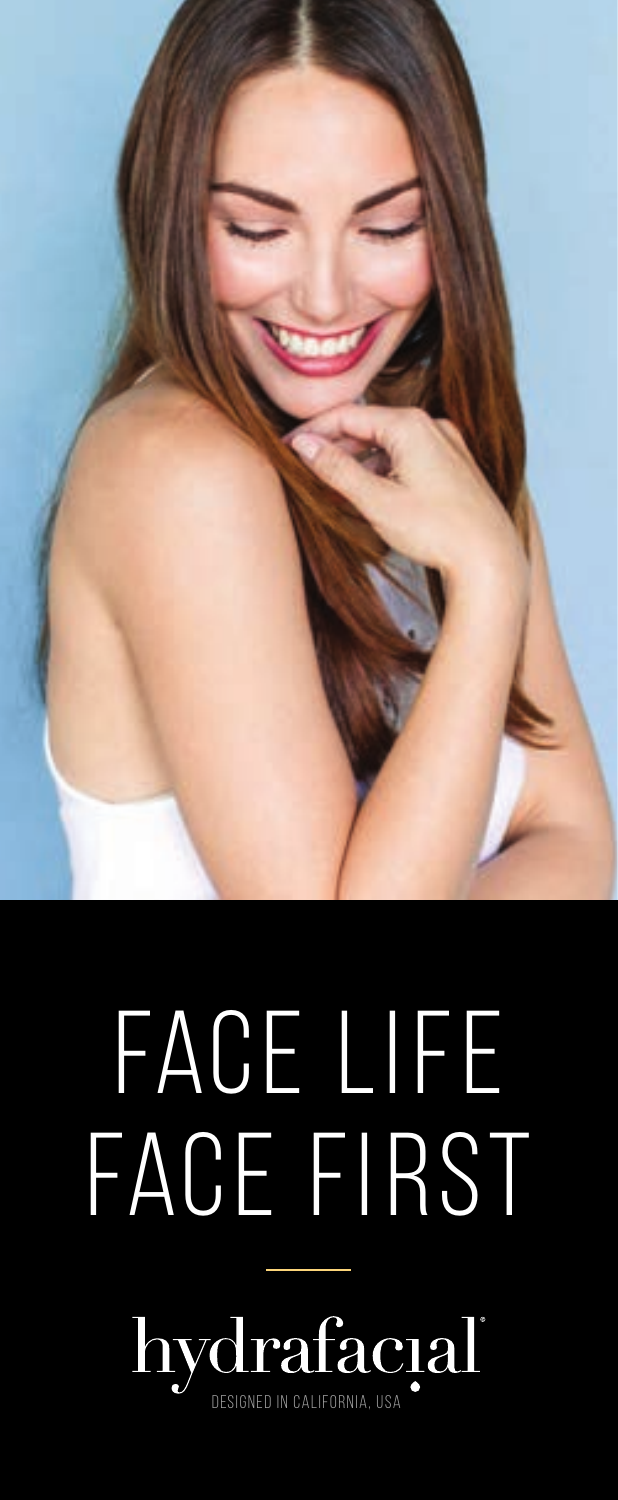

3 steps. 30 minutes. The best skin of your life.

HydraFacial delivers instant and long-lasting results that you can see and feel.

## **CLEANSE**  $+$ PEEL The **STEPS**

Uncover a new layer of skin with gentle exfoliation and relaxing resurfacing.

## **EXTRACT**  $+$ Hydrate

Remove debris from pores with painless suction. Nourish with intense moisturizers that quench skin.

### **FUSE**  $+$ Protect

Saturate the skin's surface with antioxidants and peptides to maximize your glow.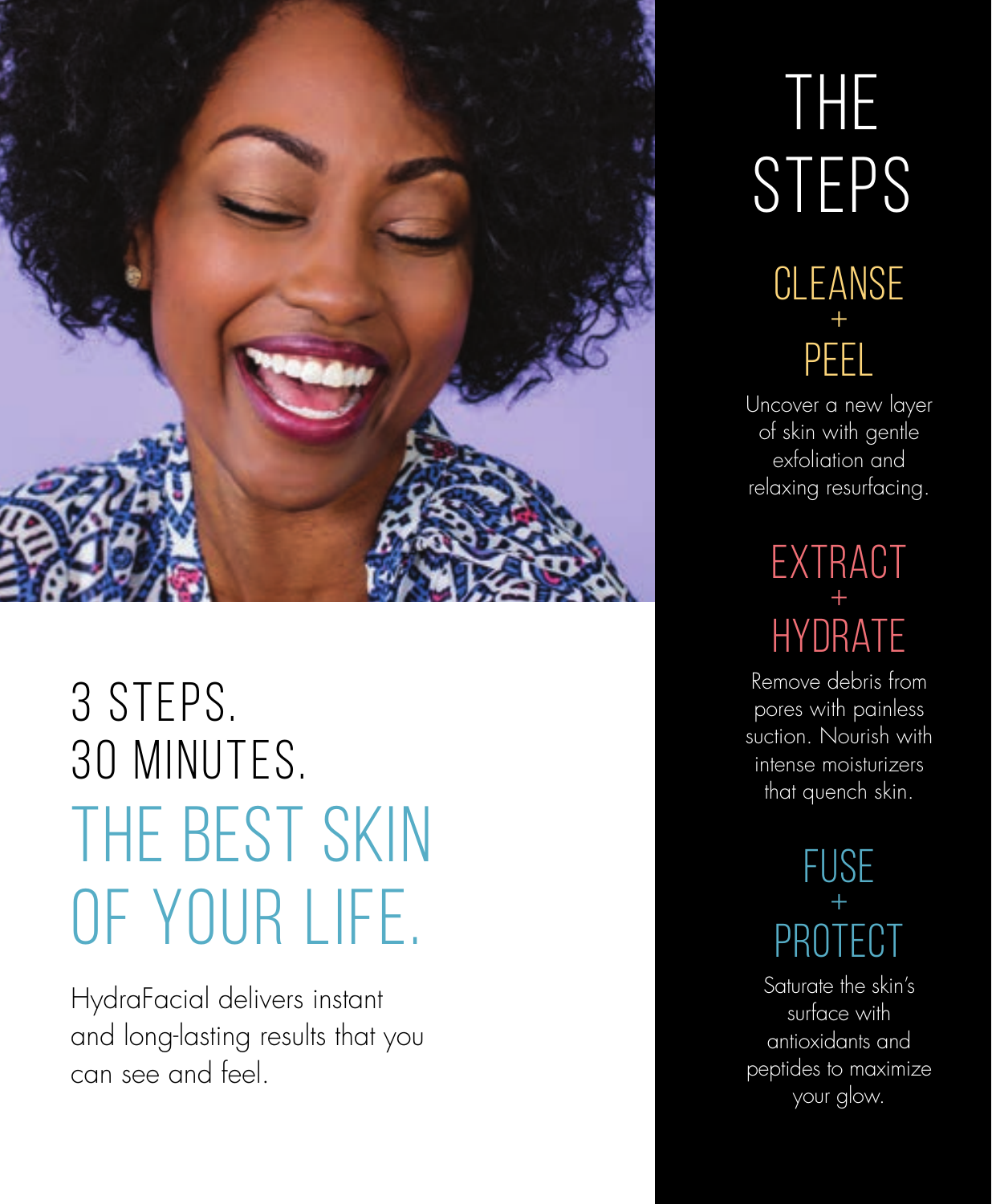

# NOTHING **COMPARES**

Only HydraFacial uses patented technology to cleanse, extract, and hydrate. Nourishing ingredients create an instantly gratifying glow and frequent treatments restore skin to its healthiest state.

# The boosts?

Tailor your treatment with HydraFacial super serums to address specific skin concerns.

### DermaBuilder Boost

Minimizes signs of aging and recharges skin with a combination of peptides.

## growth factor Boost

Minimizes the appearance of fine lines and wrinkles to restore skin health and vitality.

### Britenol Boost

Minimizes the appearance of dark spots and sun spots for an even complexion.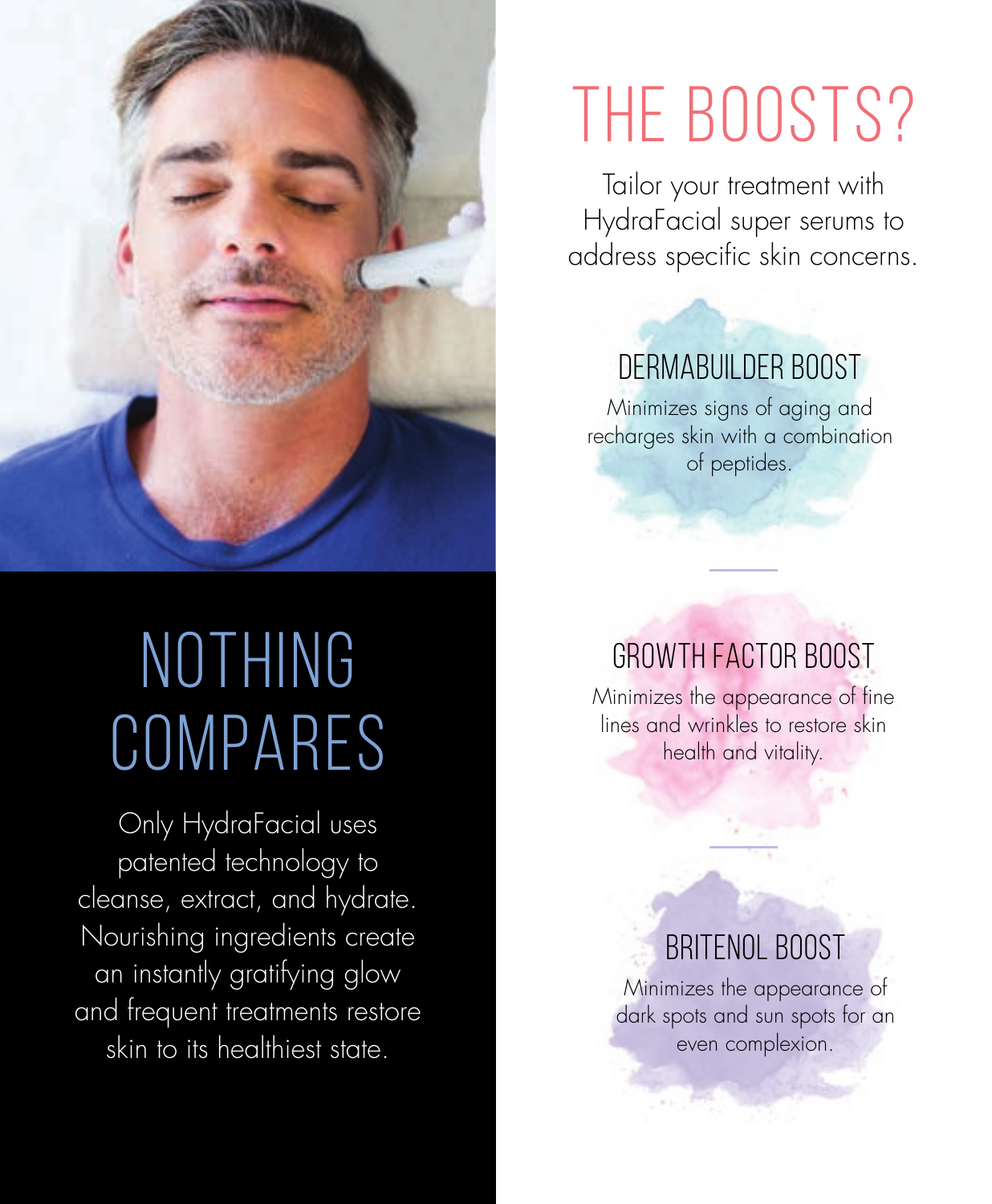

# Yup. We don't have a type.

HydraFacial address all skin care needs:

- **·** Fine lines + Wrinkles
- **·** Elasticity + Firmness
- **·** Even Tone + Vibrancy
- **·** Skin Texture
- **·** Brown Spots
- **·** Congested + Oily Skin
- **·** Enlarged Pores

# Life Changing Results

#### FINE LINES

BEFORE AFTER

3 SESSIONS (over 2 months)







#### BROWN SPOTS 4 SESSIONS



#### OILY & CONGESTED SKIN (1 hour post treatment)